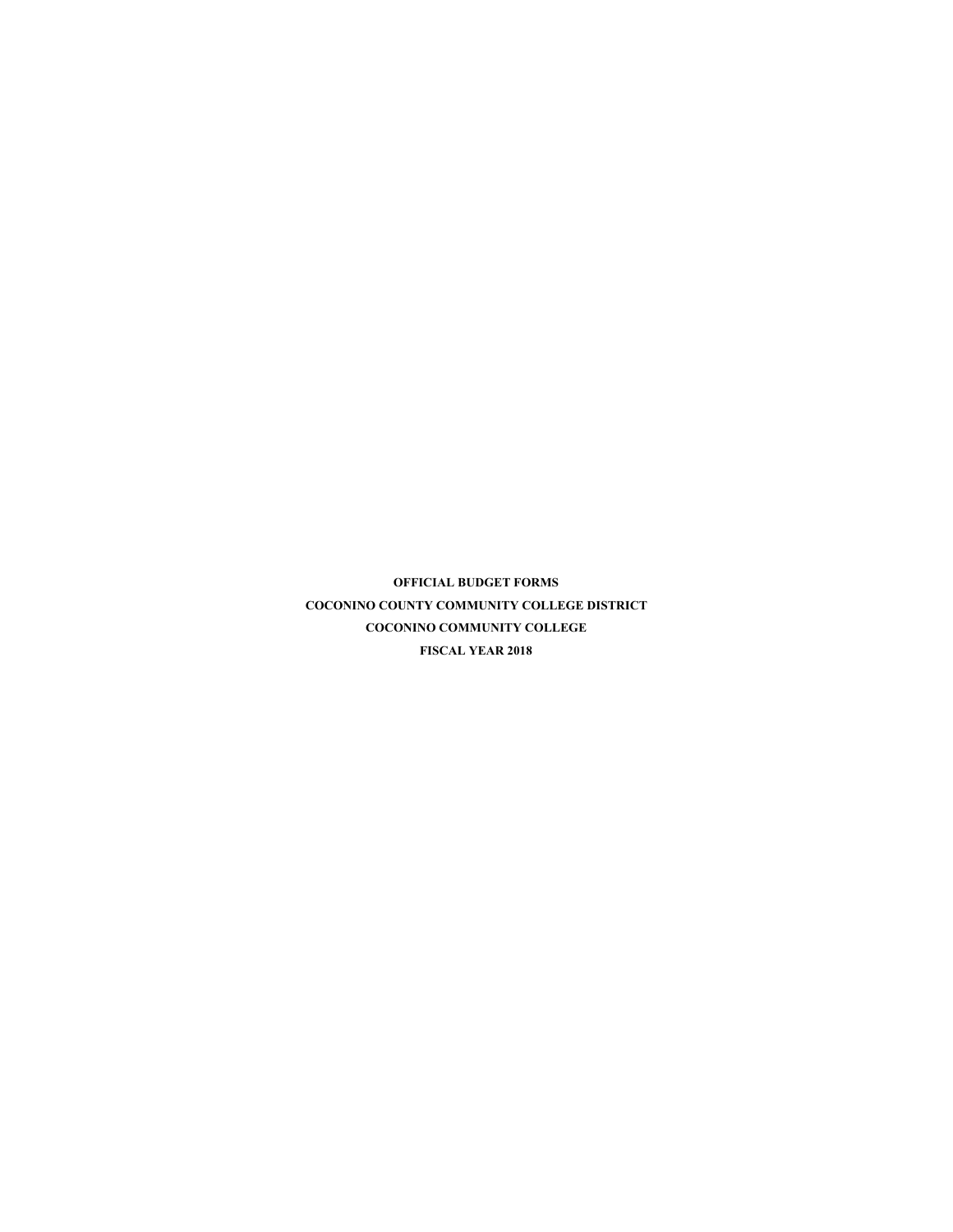## **COCONINO COUNTY COMMUNITY COLLEGE DISTRICT COCONINO COMMUNITY COLLEGE BUDGET FOR FISCAL YEAR 2018 SUMMARY OF BUDGET DATA**

|     |           |                                                                                          |                         |                  |                         |               | <b>Increase/Decrease</b><br>From Budget 2017<br>To Budget 2018 |               |  |  |  |
|-----|-----------|------------------------------------------------------------------------------------------|-------------------------|------------------|-------------------------|---------------|----------------------------------------------------------------|---------------|--|--|--|
|     |           |                                                                                          | <b>Budget</b><br>2018   |                  | <b>Budget</b><br>2017   |               | Amount                                                         | $\frac{0}{0}$ |  |  |  |
| Ι.  |           | <b>CURRENT GENERAL AND PLANT FUNDS</b>                                                   |                         |                  |                         |               |                                                                |               |  |  |  |
|     | А.        | Expenditures:                                                                            |                         |                  |                         |               |                                                                |               |  |  |  |
|     |           | <b>Current General Fund</b>                                                              | 19,995,992<br>S         | S                | 19,093,427              | \$            | 902,565                                                        | 4.7%          |  |  |  |
|     |           | Unexpended Plant Fund<br>Retirement of Indebtedness Plant Fund                           | 140,000                 |                  | 10,250                  |               | 129,750                                                        | 1265.9%       |  |  |  |
|     |           | <b>TOTAL</b>                                                                             | 2,153,579<br>22,289,571 |                  | 2,109,120<br>21,212,797 |               | 44,459<br>1,076,774                                            | 2.1%<br>5.1%  |  |  |  |
|     | <b>B.</b> | Expenditures Per Full-Time Student Equivalent (FTSE):                                    |                         |                  |                         |               |                                                                |               |  |  |  |
|     |           | <b>Current General Fund</b>                                                              |                         | 9.527 /FTSE<br>S | 9.246 /FTSE             | \$            | 281 /FTSE                                                      | 3.0%          |  |  |  |
|     |           | Unexpended Plant Fund                                                                    |                         | $67$ /FTSE       | $5$ /FTSE               | <sup>\$</sup> | $62$ /FTSE                                                     | 1243.9%       |  |  |  |
|     |           | Projected FTSE Count                                                                     | 2,099                   |                  | 2,065                   |               |                                                                |               |  |  |  |
| II. |           | TOTAL ALL FUNDS ESTIMATED PERSONNEL COMPENSATION                                         |                         |                  |                         |               |                                                                |               |  |  |  |
|     |           | Employee Salaries and Hourly Costs                                                       | 11,207,711<br>S         | S                | 10,146,929              | S.            | 1,060,782                                                      | 10.5%         |  |  |  |
|     |           | <b>Retirement Costs</b>                                                                  | 1,058,715               |                  | 934,891                 |               | 123,824                                                        | 13.2%         |  |  |  |
|     |           | <b>Healthcare Costs</b>                                                                  | 919,510                 |                  | 788,919                 |               | 130,591                                                        | 16.6%         |  |  |  |
|     |           | Other Benefit Costs                                                                      | 1,529,518               |                  | 1,353,338               |               | 176,180                                                        | 13.0%         |  |  |  |
|     |           | <b>TOTAL</b>                                                                             | 14.715.454              | S                | 13,224,077              |               | 1,491,377                                                      | 11.3%         |  |  |  |
| Ш.  |           | SUMMARY OF PRIMARY AND SECONDARY PROPERTY TAX LEVIES AND RATES                           |                         |                  |                         |               |                                                                |               |  |  |  |
|     | A.        | Amount Levied:                                                                           |                         |                  |                         |               |                                                                |               |  |  |  |
|     |           | Primary Tax Levy                                                                         | S<br>7,939,000          | S                | 7,706,000               | \$            | 233,000                                                        | 3.0%          |  |  |  |
|     |           | Secondary Tax Levy                                                                       | 2,185,250               |                  | 2,049,000               |               | 136,250                                                        | 6.6%          |  |  |  |
|     |           | <b>TOTAL LEVY</b>                                                                        | 10.124.250              | S                | 9,755,000               |               | 369,250                                                        | 3.8%          |  |  |  |
|     | B.        | Rates Per \$100 Net Assessed Valuation:                                                  |                         |                  |                         |               |                                                                |               |  |  |  |
|     |           | Primary Tax Rate                                                                         | 0.4816                  |                  | 0.4909                  |               | (0.0093)                                                       | $-1.9%$       |  |  |  |
|     |           | Secondary Tax Rate                                                                       | 0.1326                  |                  | 0.1305                  |               | 0.0021                                                         | 1.6%          |  |  |  |
|     |           | <b>TOTAL RATE</b>                                                                        | 0.6142                  |                  | 0.6214                  |               | (0.0072)                                                       | $-1.2\%$      |  |  |  |
| IV. |           | MAXIMUM ALLOWABLE PRIMARY PROPERTY TAX LEVY FOR FISCAL YEAR 2018 PURSUANT TO A.R.S. \$42 |                         |                  |                         |               | \$                                                             | 7,939,326     |  |  |  |

V. AMOUNT RECEIVED FROM PRIMARY PROPERTY TAXES IN FISCAL YEAR 2017 IN EXCESS OF THE MAXIMUM ALLOWABLE AMOUNT AS CALCULATED PURSUANT TO A.R.S. §42-17051

 $\mathbb S$ 

 **3/13 SCHEDULE A**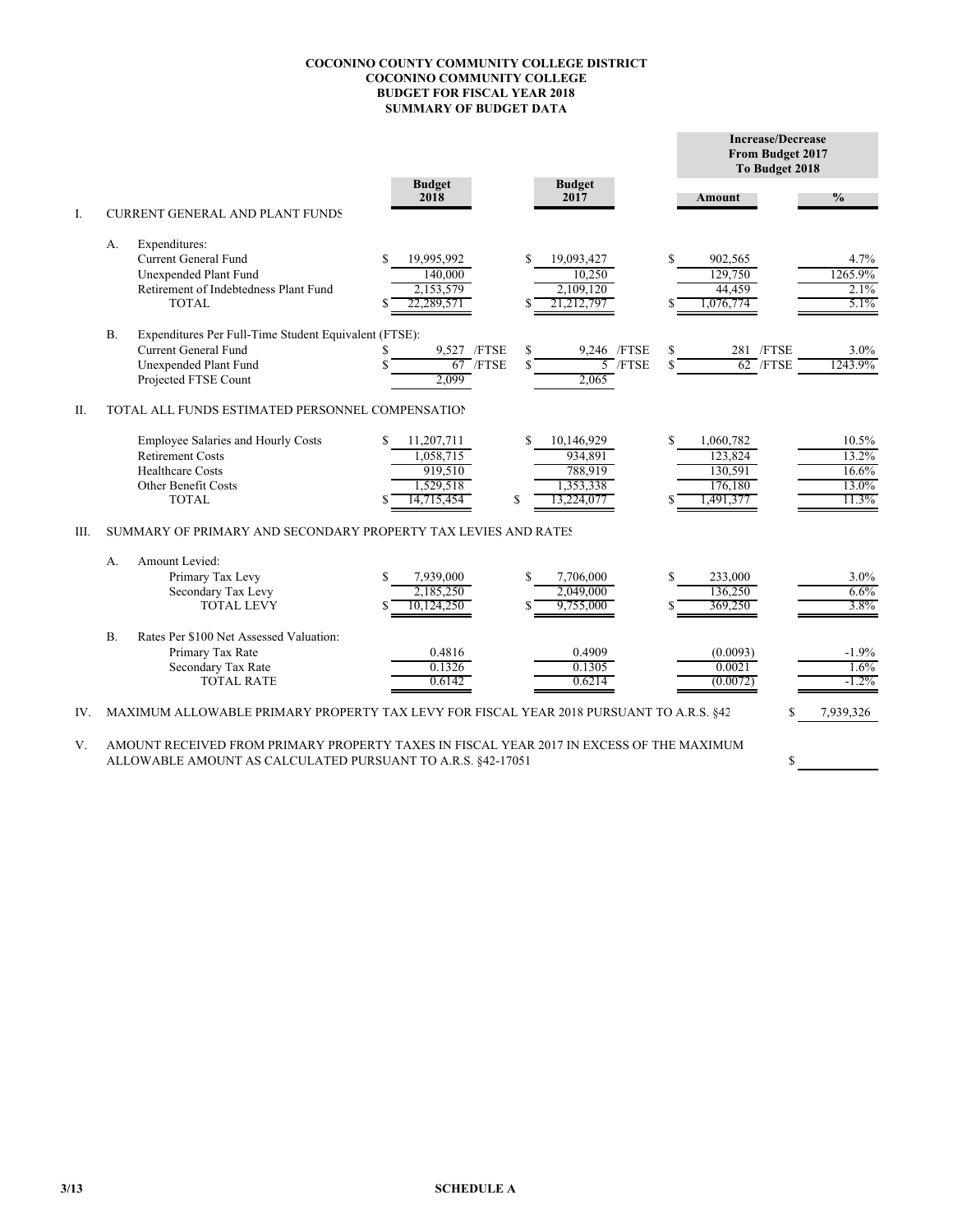## **COCONINO COUNTY COMMUNITY COLLEGE DISTRICT COCONINO COMMUNITY COLLEGE BUDGET FOR FISCAL YEAR 2018 RESOURCES**

|                                                                      |     | <b>CURRENT FUNDS</b> |          |            |      |             | <b>PLANT FUNDS</b> |             |  |               |       |   |             |     |                    |               |
|----------------------------------------------------------------------|-----|----------------------|----------|------------|------|-------------|--------------------|-------------|--|---------------|-------|---|-------------|-----|--------------------|---------------|
|                                                                      |     | General              |          | Restricted |      | Auxiliary   |                    | Unexpended  |  | Retirement of | Other |   | Total       |     | Total              | $\frac{0}{0}$ |
|                                                                      |     | Fund                 |          | Fund       |      | Fund        |                    | Plant Fund  |  | Indebtedness  | Funds |   | All Funds   |     | All Funds          | Increase/     |
|                                                                      |     | 2018                 |          | 2018       |      | 2018        |                    | 2018        |  | 2018          | 2018  |   | 2018        |     | 2017               | Decrease      |
| <b>BEGINNING BALANCES-July 1*</b>                                    |     |                      |          |            |      |             |                    |             |  |               |       |   |             |     |                    |               |
| Restricted                                                           |     |                      |          |            |      |             |                    |             |  |               |       |   |             | S.  | 120                | $-100.0\%$    |
| Unrestricted                                                         |     | 7,094,864            |          |            |      | 47,691      |                    | 3,974,285   |  | (101,671)     |       |   | 11,015,169  |     | 4,839,423          | 127.6%        |
| <b>Total Beginning Balances</b>                                      |     | 7,094,864            |          |            |      | 47,691      |                    | 3,974,285   |  | (101,671)     |       |   | 11,015,169  |     | 4,839,543          | 127.6%        |
|                                                                      |     |                      |          |            |      |             |                    |             |  |               |       |   |             |     |                    |               |
| <b>REVENUES AND OTHER INFLOWS</b><br><b>Student Tuition and Fees</b> |     |                      |          |            |      |             |                    |             |  |               |       |   |             |     |                    |               |
| <b>General Tuition</b>                                               | \$  | 6,139,291            | <b>S</b> | 6,000      | -S   |             | S                  |             |  |               |       | Ś | 6,145,291   | S.  | 6,449,540          | $-4.7%$       |
| Out-of-District Tuition                                              |     | 200,000              |          |            |      |             |                    |             |  |               |       |   | 200,000     |     | 200,000            |               |
| Out-of-State Tuition                                                 |     | 1,373,109            |          |            |      |             |                    |             |  |               |       |   | 1,373,109   |     | 1,229,000          | 11.7%         |
| <b>Student Fees</b>                                                  |     | 276,390              |          |            |      |             |                    |             |  |               |       |   | 276,390     |     | 246,200            | 12.3%         |
| Tuition and Fee Remissions or Waivers                                |     |                      |          |            |      |             |                    |             |  |               |       |   |             |     | 52,000             | $-100.0\%$    |
| <b>State Appropriations</b>                                          |     |                      |          |            |      |             |                    |             |  |               |       |   |             |     |                    |               |
| Maintenance Support                                                  |     | 1,731,100            |          |            |      |             |                    |             |  |               |       |   | 1,731,100   |     | 1,756,400          | $-1.4%$       |
| <b>Equalization Aid</b>                                              |     |                      |          |            |      |             |                    |             |  |               |       |   |             |     |                    |               |
| Capital Support                                                      |     |                      |          | 409,000    |      |             |                    |             |  |               |       |   | 409,000     |     | 418,000            | $-2.2\%$      |
| <b>Property Taxes</b>                                                |     |                      |          |            |      |             |                    |             |  |               |       |   |             |     |                    |               |
| Primary Tax Levy                                                     |     | 7,939,000            |          |            |      |             |                    |             |  |               |       |   | 7,939,000   |     | 7,706,000          | 3.0%          |
| Secondary Tax Levy                                                   |     |                      |          |            |      |             |                    |             |  | 2,185,250     |       |   | 2,185,250   |     | 2,049,000          | $6.6\%$       |
| Gifts, Grants, and Contracts                                         |     | 177,000              |          | 6,221,779  |      |             |                    |             |  |               |       |   | 6,398,779   |     | 6,426,930          | $-0.4\%$      |
| Sales and Services                                                   |     |                      |          |            |      | 22,140      |                    |             |  |               |       |   | 22,140      |     | 22,140             |               |
| <b>Investment Income</b>                                             |     | 200,000              |          |            |      |             |                    |             |  |               |       |   | 200,000     |     | 150,000            | 33.3%         |
| <b>State Shared Sales Tax</b>                                        |     |                      |          | 486,009    |      |             |                    |             |  |               |       |   | 486,009     |     |                    | 9.5%          |
| <b>Other Revenues</b>                                                |     |                      |          |            |      |             |                    |             |  |               |       |   |             |     | 443,716<br>581,125 |               |
| Proceeds from Sale of Bonds                                          |     | 532,200              |          |            |      |             |                    |             |  | 70,000        |       |   | 602,200     |     |                    | 3.6%          |
| Total Revenues and Other Inflows                                     |     |                      |          | 7,122,788  |      | 22,140      |                    |             |  |               |       |   |             |     |                    | $0.9\%$       |
|                                                                      |     | 18,568,090           |          |            |      |             |                    |             |  | 2,255,250     |       |   | 27,968,268  |     | 27,730,051         |               |
| <b>TRANSFERS</b>                                                     |     |                      |          |            |      |             |                    |             |  |               |       |   |             |     |                    |               |
| Transfers In                                                         |     | 143,200              |          | 39,898     |      | 10,500      |                    | 664,900     |  |               |       |   | 858,498     |     | 666,588            | 28.8%         |
| (Transfers Out)                                                      |     | (715,298)            |          |            |      |             |                    | (143,200)   |  |               |       |   | (858, 498)  |     | (666, 588)         | 28.8%         |
| <b>Total Transfers</b>                                               |     | (572,098)            |          | 39,898     |      | 10,500      |                    | 521,700     |  |               |       |   |             |     |                    |               |
| Less:                                                                |     |                      |          |            |      |             |                    |             |  |               |       |   |             |     |                    |               |
| Stabilization                                                        |     | (5,094,864)          |          |            |      |             |                    |             |  |               |       |   | (5,094,864) |     | (285,991)          | 1681.5%       |
| Future Expenditues                                                   |     |                      |          |            |      | (33,691)    |                    | (4,355,985) |  |               |       |   | (4,389,676) |     | (3,924,607)        | 11.9%         |
| Restricted                                                           |     |                      |          |            |      |             |                    |             |  |               |       |   |             |     |                    |               |
|                                                                      |     |                      |          |            |      |             |                    |             |  |               |       |   |             |     |                    |               |
| Total Resources Available for the Budget Year                        | \$. | 19,995,992 \$        |          | 7,162,686  | l \$ | $46,640$ \$ |                    | 140,000 \$  |  | 2,153,579 \$  |       | S | 29,498,897  | \$. | 28,358,996         | 4.0%          |

\*These amounts exclude amounts not in spendable form (i.e., prepaids, inventories, and capital assets) or amounts legally or contractually required to be maintained intact.